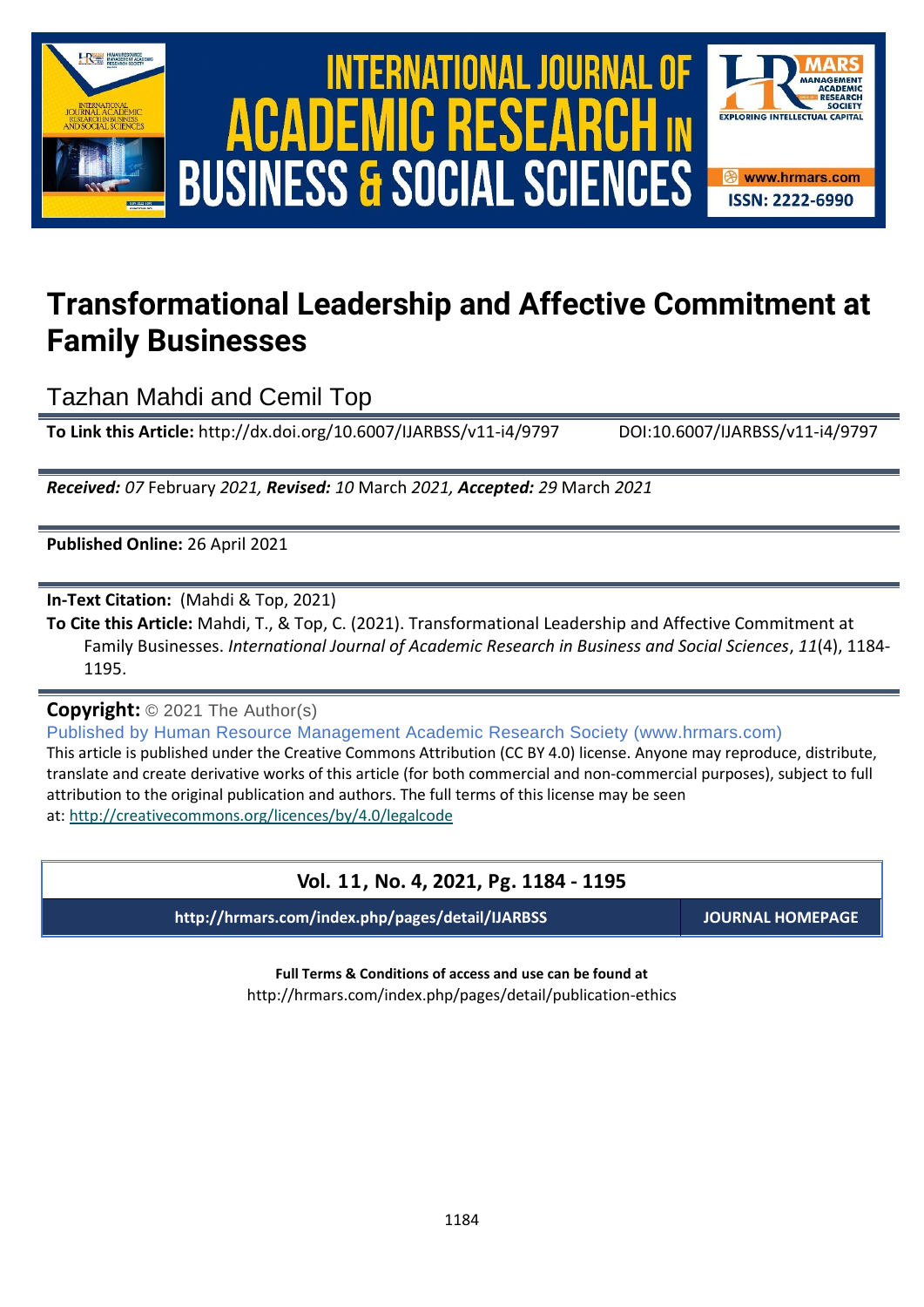

# **Transformational Leadership and Affective Commitment at Family Businesses**

# Tazhan Mahdi and Cemil Top

Tishk International University, Business and Management Department Sulaymaniyah Email: tazhan.mahdi@std.tiu.edu.iq, cemil.top@tiu.edu.iq

#### **Abstract**

Leadership and being family member in the organization should have significant positive impact on performance and commitment. In this respect, current study initially aims to study the effect of transformational leadership on affective commitment, and secondly investigates the effect of family membership on their affective commitment in Kurdistan Region of Iraq. To do this, we have collected 345 questionnaires. Results have been evaluated through SPSS software. It has been observed that transformational leadership has positive significant impact on affective commitment, while family membership in the company has negative impact on their affective commitment. Lastly, some recommendations have been demonstrated to the family businesses.

**Keywords:** Transformational Leadership, Affective Commitment, Family Business, Kurdistan, Iraq

#### **Introduction**

One of the main factors of having a successful business is to create a great leadership impact in the organizations. By mentioning the word leadership, people might think of a military leader at the first time. However, leadership refers to the way of managing processes in a way that every step has been studied carefully and in detailed (Budur, 2018a). The word leadership is becoming popular day by day in Kurdish business community. People in the organizations realized that leadership is one of the key factors to build a great business (Rashid et al., 2020). As a result, organizations try to implement the concepts of leadership in their daily work. The most common leaders in the organization are the people in top positions, such as the managers, directors, and chairmen (Top et al., 2020). However, not only the top positions care about being influential leaders, the employees sometimes try to show the best examples of being a good leader to manage their work properly (Mohammed and Sahin, 2020; Serin, 2018).

The concept of leadership has many approaches and parts. Transformational leadership is one of the crucial approaches of leadership that most of the organizations and companies aim to implement. Transformational leadership can be defined as the progress that it is all parts are about the behavior and attitude, and its goal is related to achieve inspiration and motivation (Burns, 1978). All the steps of transformational leadership will be obtained successfully, when the leader provides all the needs and wants of its employees and makes them be satisfied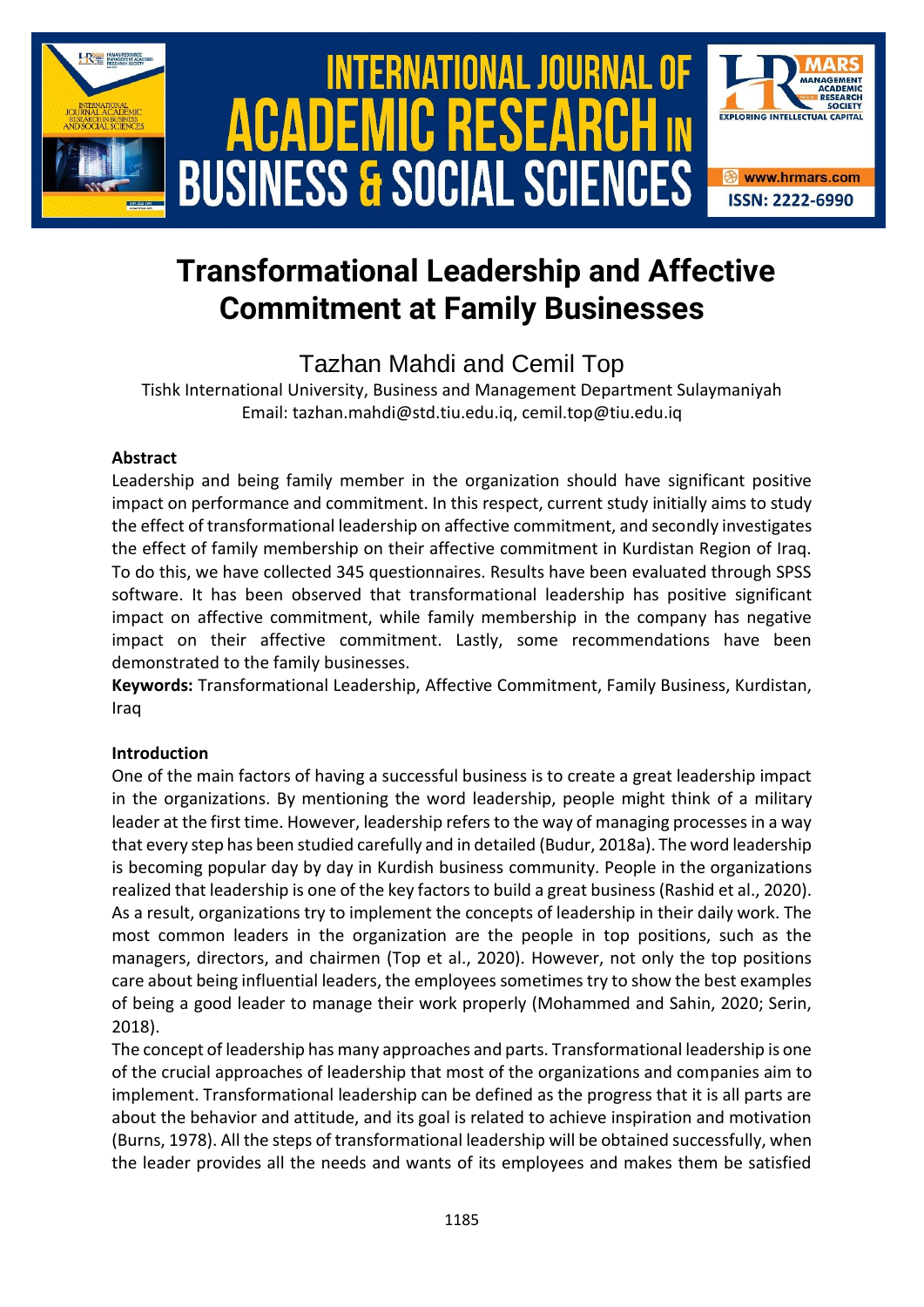**Vol. 1 1 , No. 4, 2021, E-ISSN: 2222-6990 © 2021 HRMARS**

with their jobs (Budur and Poturak, 2021). When the employees are satisfied and happy with their jobs and tasks, the level of productivity and efficiency increase in the organizations (Poturak et al., 2020). And that will shape the organization to achieve the long- and shortterm goals, and its effect appears more, with training which is a trusted factor by the leaders and the employees can be supported to be creative in the organization (Budur and Demir, 2019a). Also, the employees can take the place of being a leader to undertake the responsibilities of solving their own problems and issues. As a result, all the employees that work for the organization can affect the growth of productivity level of the work (White, 2018).

A transformational leader is the one that cooperates to enhance the value of the structure inside the organizations. Reward technic is one of the main effective factors to increase the productivity (Zardasht et al., 2020). The reward technic is simply the use of the rule called reward and obligation. This rule is implemented in a way that providing them the rewards that they are satisfied with, who do their work properly without mistakes (Faeq, 2020). On the other hand, the obligation is the way of punishing or making corrections for further improvements. Furthermore, transformational leaders use their positive conducts as individual care with their subordinates or stimulate follower's participation to business related activities (Budur and Demir, 2019b).

Further, employee commitment is the perception of the employee in the organization, how much they believe in the organization's value, mission, and vision (Dinc, 2017). Besides, that, the employees can be measured how much they trust in the organization and in their leader fur further favorable outcomes at their workplaces. This process can be used as a measurement to realize how many employees are satisfied and motivated with the organization. The number of the employees shows that the employees trust, believe, and are comfortable with the organization. We mean by being comfortable by how much the reward is deserved for an employee to achieved and work hard for it, how much the obligation and punishment are flexible for employee and how much hard to avoid the mistake which makes the employee stress. Also, how much the inspiration and motivation are achieving and gaining the need of employees and make them be motivated in organization (Allen and Meyer ,1990). The transformational leadership can be classified in the term to be related to behavior, attitude, motivation, and inspiration. These terms support the organizational environment that prepares the employees to deal with the customers and shareholders easily (Budur and Poturak, 2021b). Transformation leadership can create a positive impact on the employee's commitment in different ways in terms of inspiration of the employee band by providing her/his need in the organization (Allen and Meyer, 1990). By applying transformation leadership approach, the employees will be related to the organization emotionally (Budur and Demir, 2019b). So, the employees do not care very much about the salaries, even when their salaries are not the amount that they with for (Conger and Kanungo, 1994). Employees that are happy and comfortable with their organizations, more tend to provide help and support to their organizations in the hard times (Bass, 1999).

As it was mentioned above, transformation leader work on the emotion of the environment, they inspire and motivate the employee and others who in the environment. If the environment is pushed and motivated, it directly makes the way open up for success, but we shouldn't decide just by the advantages of it we should mention the disadvantages of the transformation leadership also (Budur, 2020). An example for disadvantage of transformation leader could be the burnout among the employees. By burning out we mean that the employees have too many tasks or responsibilities to fulfill, in a result they will get tired and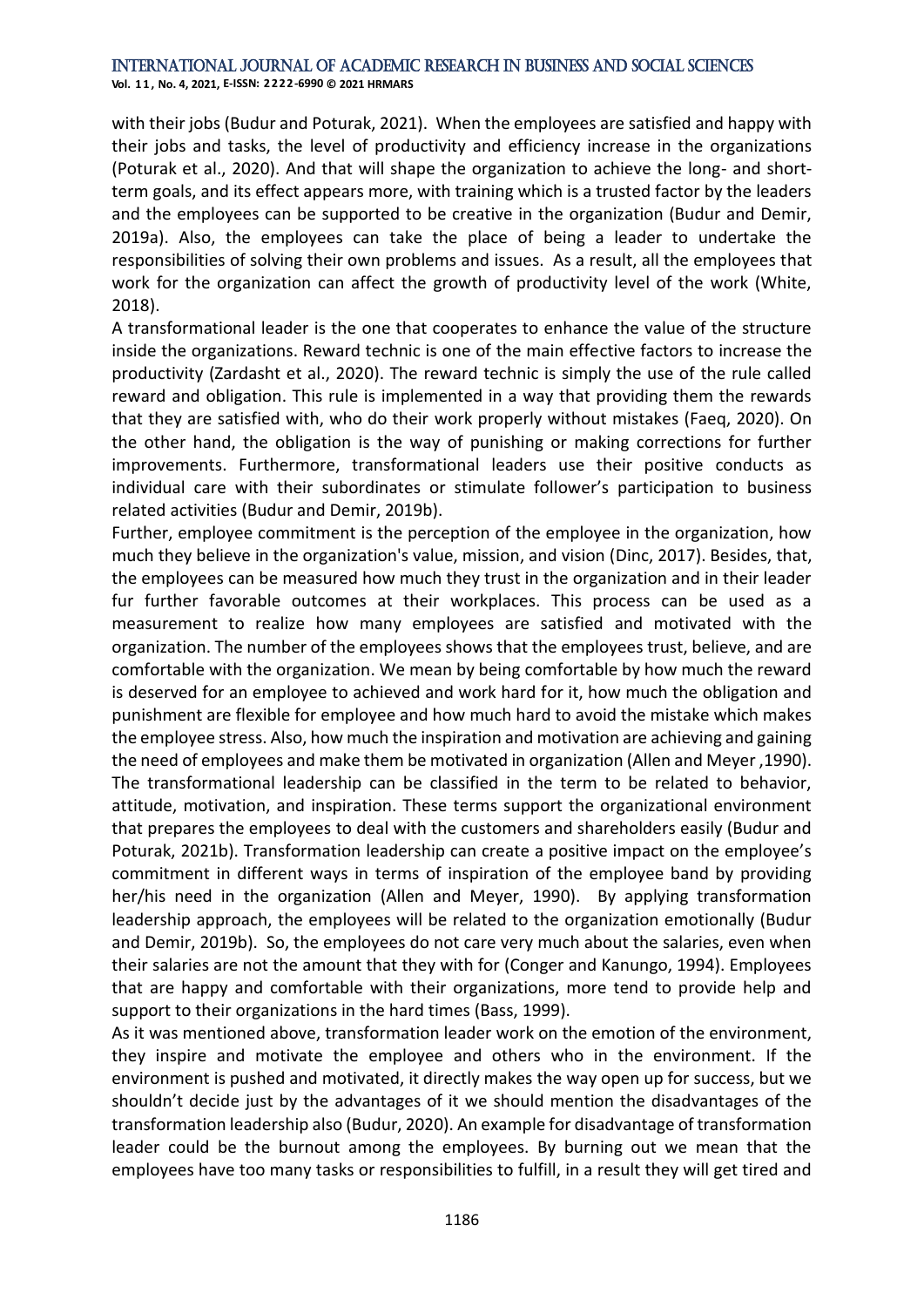**Vol. 1 1 , No. 4, 2021, E-ISSN: 2222-6990 © 2021 HRMARS**

stresses (Mohammed et al., 2020). Another disadvantage might be transformational leaders make ethical and flexible environment, but that environment has a cost when the leader should continue communicate and take feedback to keep the environment stable (Poturak et al., 2020).

Moreover, being successful leader requires many crucial steps. The first step is to use the right model because the follower sees it as their role model in the organization. The second point is the transformation leader must be pensioned and know how to express their passion even if he/she does not have it. The third point is that the leader must increase the communication skills. The last point is that the leader must focus on every individual and employee in the organization. By these four strategies, the organization can reach a success point with the transformation leader style (Ali and Sagsan, 2020; Burns, 1978; Tajeddini, 2015).

Consequently, the employee commitment can be counted as a fundamental factor that impacts the success of the organization because of many reasons. Employees are the main source of the organizations that create huge roles in it and without the employee and human resources the organization cannot exist at all (Ali, 2018; Demir and Budur, 2019). The employee can influence the success and failure of the organization depending on how much they committed and comfortable with the organization (Demir et al., 2020). From the basic salary till they behave and rules which they communicate with the leaders. The employee should get the opportunity to improve their skills and knowledge, and also the leader must focus on their employee's needs and desires if the employee became committed each of them became like a member of a big family and they try their best to make the organization successful (Durmaz, 2017; Demir et al., 2021).

Based on these discussions, current paper aimed to investigate the relationship between transformational leadership and employee commitment in the Kurdistan Region of Iraq. Kurdistan is culture that consist of close family connections. Hence there are many family businesses in the country. In this respect, we couldn't find any paper in line with our scope that evaluated family members contribution to their organization. Due to our observation's family businesses hire especially their family members in the key positions but the members are not so eager to keep their positions there. So that, some factors should be influential on their perceptions to keep their commitment in the workplaces. Accordingly, our study proposed the investigate the commitment of family members in their organizations based on transformational leadership behaviors.

#### **Literature Review**

Leadership is characterized as the handle in which a person impacts the bunch of people to achieve a common goal (Torlak et al., 2021). The objective is achieved by shared participation and cohesive behavior. A leader implants a sense of inspiration and coordinates others to reach the desired goal (Ulrich et al., 2017).

Further, there's a clear distinction between being a transformational leader. A good transformational leader impacts the other people in a positive way and helps them to achieve their goals (Ulrich et al., 2017). Also, he/she motivates and inspires the others to increase their productivity at work. On the other hand, a boss does not motivate its employees, he/she commands and orders them to do what she/he thinks of. Also, A boss blames the others when they make mistakes instead of making them learn from their mistakes (Hamid and Durmaz, 2021). A good leader controls the others in a way that make them perform better in their jobs, but a boss controls the other by making them be afraid from him/her. Rather on the off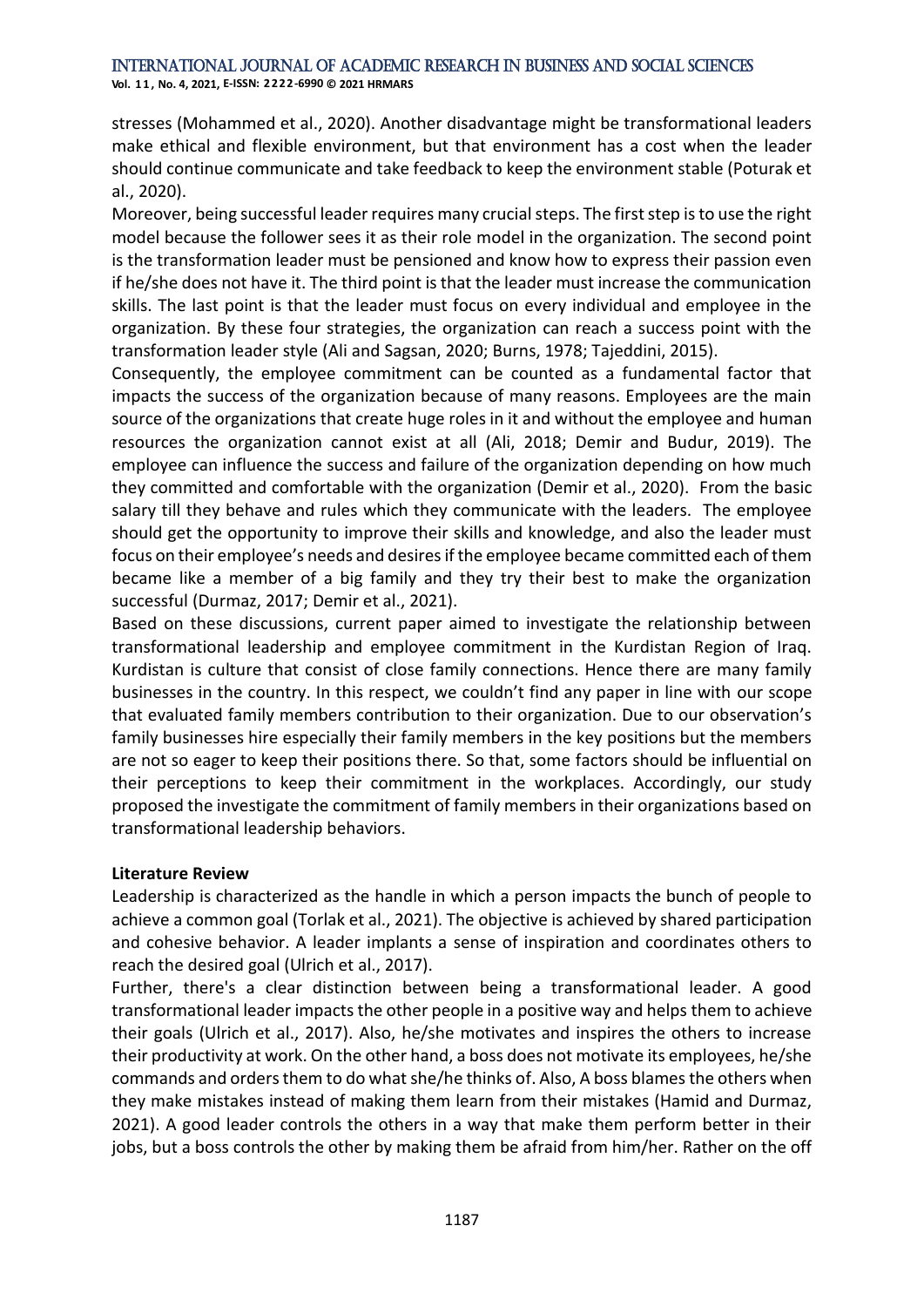**Vol. 1 1 , No. 4, 2021, E-ISSN: 2222-6990 © 2021 HRMARS**

chance that one tries to control the circumstances with control, it turns out to be authoritarian or indeed suppressive in its expression. (Top et al., 2020).

Furthermore, Transformational leadership is one of the effective leadership styles in our time. They have significant impact on employee positive outcomes and organizational success. Accordingly, they have four main characteristics to attract followers. These are idealized influence, inspirational motivation, intellectual stimulation, and individual consideration (Bass, 1999, Budur and Poturak, 2021). These characters could be explained as followed,

#### **Characteristic of Transformational Leadership**

**Idealized influence:** A person who is identified as a transformational leader should contain some specific characteristics and behaviors. A leader's main aim in transformation leadership is the inspiration. And through these four points the leader will not just lead the employees, but also gain their trust and make them follow him/her. A transformational leader should be someone who can undertake the responsibilities of the company and should have a charismatic personality to be able to influence others. In this case, the leader can manage the tasks and projects, and will be able to distribute the duties of the employees and convince them to perform them. Also, the leader can manage that the work is done properly and efficiently (Ali and Yildiz, 2020).

#### **Inspirational Motivation**

The main goal of motivation is to involve everyone to be a part of achievement to achieve the common goal for the organization. Motivation and inspiration affect the employees and make them perform their best compensation to the company. The leader should be open and honest about the challenges and hard times of the organization (Top et al., 2020). The leader should know and understand the different situation, which he or she faced with the different characters of their followers because the main aim of transformation leader is creating opportunities for the employees not destroying their carriers (Sahin, 2014; Top et al., 2020).

#### **Intellectual Stimulation**

The leaders who make their followers be more rational instead of being emotional making type of educational environment. The hard work, great result and innovation is all sources from that healthy mind and encourage by it (Budur, 2018b). In learning and teaching which are the main in education process the great teacher always promote follower's commitment and success (Yildiz and Budur, 2019). For example, most of the time the great teachers and instructors claim and believe that when they teach their students, they learn and get knowledge more than their students most of the time. As a result, the great leader should be a great teacher in same time (Mohammed and Shahin, 2020).

#### **Individualized Consideration**

The relationship between the leader and followers is important that these relations change from a person to another. There are employees that have a close and good relationship with their leader, this helps both to be more productive and providing as much as they can for the organization because they feel valued and that is what makes them committee and what makes them trust the organization in the high range. The best way for transformation leaders is working by one on one. So, the leader should know which structure is needed for which project to avoid confusion and mistakes inside the organization. Regarding the problems and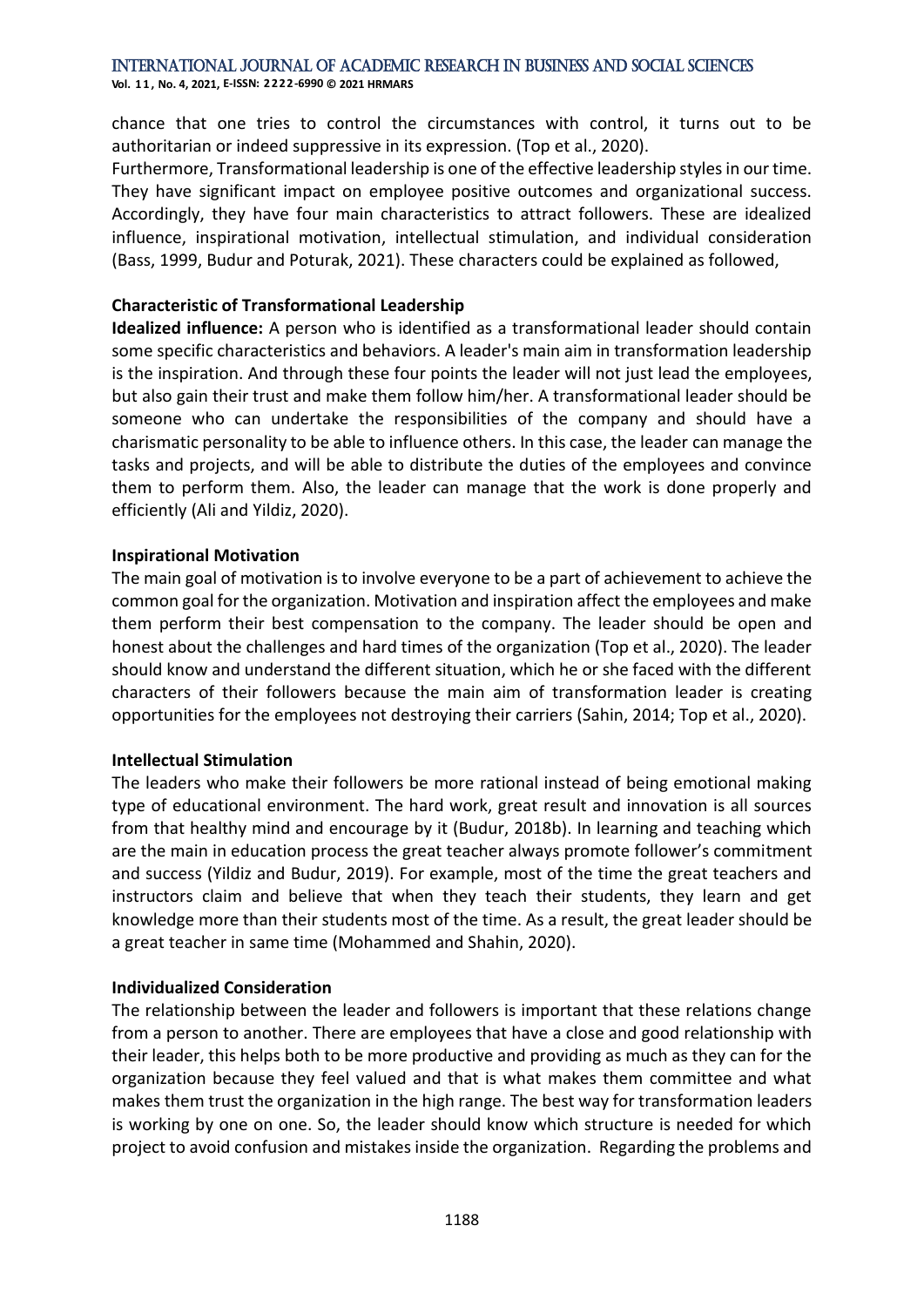International Journal of Academic Research in Business and Social Sciences **Vol. 1 1 , No. 4, 2021, E-ISSN: 2222-6990 © 2021 HRMARS**

obstacles that the organization faces, the leader should be responsible to find out the easiest way to solve them (Dinc, 2017).

#### **Employee Commitment**

Employment commitment is the degree of interest that an employee has for his/her tasks assigned to a workplace. Obligation senses that an individual has towards the aims, purpose, and vision of the organization with which he or she is identified. In an organization, high levels of employees' satisfaction are connected to work commitment and interest in their organization (Lee et al., 2020). This results in superior company efficiency, which in turn leads to improved profitability, productivity, retention of employees, and an overall improvement in the work climate (Zaim et al., 2020). Further, based on the current literature, employee commitment has been investigated under three main characteristics, which are normative commitment, continues commitment, and affective commitment (Altun, 2017; Celik and Yildiz, 2017).

**Normative Commitment:** First, the employee's normative commitment or "sense of obligation to stay "In an organization, high levels of employee satisfaction are connected to work commitment and interest in their organization. This obligation which maybe expectation, believes, fear or just idea or thinking that, what he/she doing is the rights and he/she got to be committed to it and be obligate as much as possible and provide what he/she can (Kamal and Shawkat, 2020).

**Continues Commitment:** The second type is employee continuous commitment also called "fear of loss commitment". This type of commitment occurs when employee weigh up the pros and cons of leaving the company. Since the experience by leaving the job might be greater than the profit than employee think. However, they feel needs to remain in the current company (Amin & Ahmed, 2020). This is the result of the fear and unconfident the employee might feel. The employee might feel that if he/she goes to another place, they will not feel happy and satisfied. Also, they might have the fear of trying new experience and things. The employee feels that he/she might face obstacles and problems that he/she will not be able to solve easily. In this case, the employee stays at his/her job, not because they are satisfied or happy with the job but because they do not have other choices (Ali et al., 2020; Shawkat et al., 2020).

**Affective Commitment:** The last type refers to the employee affective commitment. This form of dedication happens when employee feel a sense of duty to their business (Sardar & Mahdi, 2021). It's related with the organization in hard time also that is the result of powerful believes in the organization goals, mission, and vision (Ali et al., 2020; Ali, 2021).

#### **Family Business**

The family business can be defined as the organization which runs by the family members. Within the broadest sense, family commerce is a venture where family individuals have an impact over the decisions and strategies of the company. Other criteria for a family trade include that the manager of the company, or the relatives still run the company on a day-byday premise, and where numerous eras take part in day-by-day operations and have critical administration duties (Holland and Bolton 1984).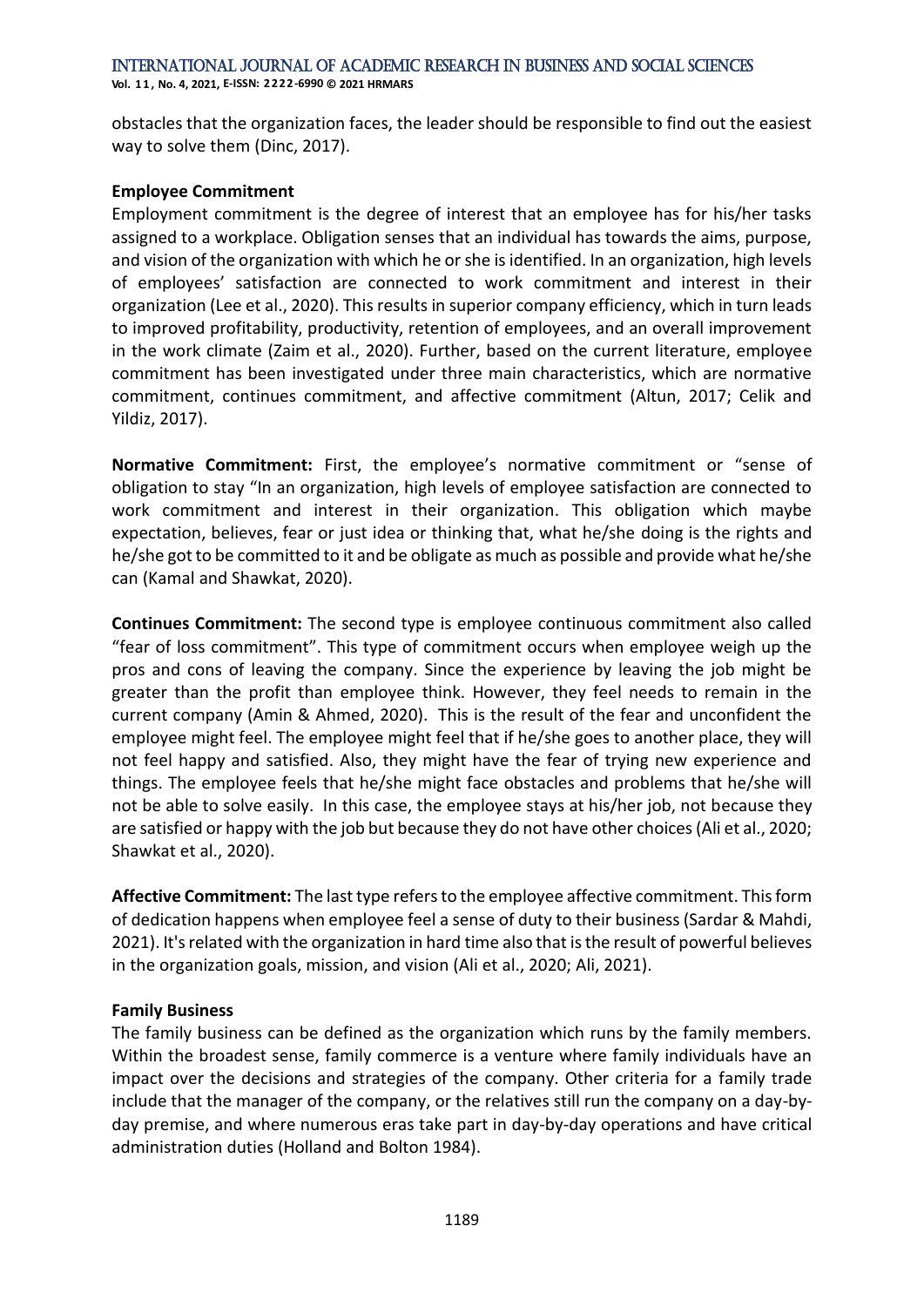**Vol. 1 1 , No. 4, 2021, E-ISSN: 2222-6990 © 2021 HRMARS**

Accordingly, in the Kurdistan region of Iraq there are many family businesses such as, Qaiwan group which is managed and run by the family members and they named Qaiwan according to their village. The Qaiwan group was at first just a construction company and after that enter the oil industry. However, nowadays they are almost in every sector and industry in the region. From the electric, supermarket food, medicine and so on… Another example is Faruq company or Faruq holding which own and run by Faruq family. They initially started with Asia cell which is telecommunication company and providing cellphone services and internet service in the whole of Iraq. Then soon after they have also started new businesses such as, Faruq medical city which huge hospital also under Faruq holding company and it has Asia insurance which provides insurance offers. Furthermore, Anudeep company which is the concreate company and it run by the family members also that they have a liquid and fresh concrete and having the trucks which get it to the building and their activity in Sulaimany city**.**  The number of the examples could be increased but for the aim of study that we focus on the connection between transformational leadership and employee affective commitment these examples provide enough evidence to represent the structure of the family businesses in the region.

#### **Hypotheses of the Study**

Based on the aim of the study following hypotheses have been proposed to test in the following sections.

*H1 TL has significant impact on AC.*

*H2 Being a family member of the company has significant impact on their AC.*

#### **Methodology**

#### • **Participants and Procedures**

The study consists of 21 questions, which has been applied through questionnaire. We have collected date through interviews as visiting various family businesses in Sulaymaniyah city of Kurdistan. In total, 7 companies from health sector, information technology, hospitality, financial, communication, and energy sectors. Accordingly, more than 400 questionnaires have been separated and 345 have been accepted for further analyses of the study.

There were 3 sections in the questionnaire, which were demographic questions, transformational leadership questions that contains 8 questions and adopted from Budur (2020) and Obeidat and Zyod (2015) and lastly affective commitment questions that adopted from Burton and Peachey (2014). Further, participants answered questions through Likert scale, from 1 to 5 which 1 represent strongly disagree and 5 represent strongly agree, and the other options were 2 disagree,3 natural and 4 agree with which were in between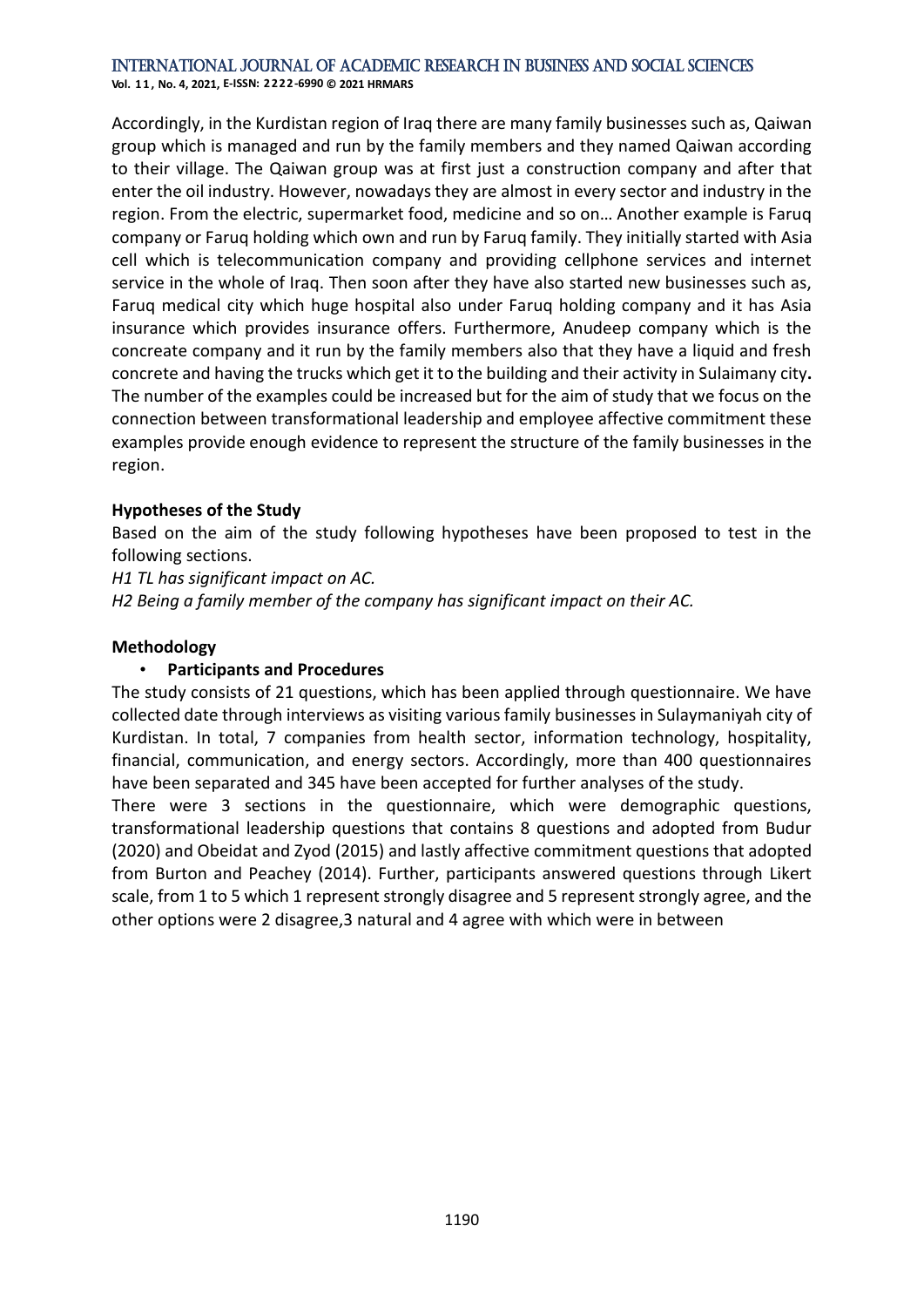**Vol. 1 1 , No. 4, 2021, E-ISSN: 2222-6990 © 2021 HRMARS**

| Gender                              | %              |
|-------------------------------------|----------------|
| Male                                | 95             |
| Female                              | 5              |
| Age                                 | %              |
| 18-25                               | 12             |
| $26 - 35$                           | 51             |
| 36-45                               | 31             |
| 46-55                               | 4              |
| $56+$                               | $\overline{2}$ |
| <b>Position</b>                     | %              |
| <b>Top Manager</b>                  | $\overline{2}$ |
| Manager                             | 5              |
| Supervisor                          | 11             |
| <b>Normal Staff</b>                 | 82             |
| <b>Education</b>                    | $\%$           |
| High School                         | 60             |
| University                          | 28             |
| Master or PhD                       | 12             |
| <b>Experience</b>                   | %              |
| Less than 1 year                    | 38             |
| 1-5 years                           | 32             |
| 6-10 years                          | 18             |
| 11-15 years                         | 7              |
| 16+ years                           | 5              |
| <b>Family member of the company</b> | $\%$           |
| Yes                                 | 70             |
| No                                  | 30             |

#### • **Demographics of the Study**

Based on the demographics of the study, majority of the participants are male (95%) and 70% of all participants is the family member of the company owners. Besides, the again majority of the respondents is between 26-45 (82%) years old. As experience, 38% has less than one year and 32% has experience between 1-5 years. Finally, 82% of the participants are normal employees who do not have any managerial role in the organization.

#### **Validity**

The reliability of the dimensions has been calculated through SPSS software. In this respect, transformational leadership has the reliability 0.871 with 8 items and affective commitment has 0.81 with 4 items. 1 item has been excluded from analysis due to lower level result. As a result, dimensions provide enough reliability for further analyses.

| <b>Reliability Statistics</b> |                  |            |  |  |  |  |  |
|-------------------------------|------------------|------------|--|--|--|--|--|
|                               | Cronbach's Alpha | N of Items |  |  |  |  |  |
| Affective Commitment          | 0.81             | 4          |  |  |  |  |  |
| Transformational Leadership   | 0.871            | 8          |  |  |  |  |  |
|                               |                  |            |  |  |  |  |  |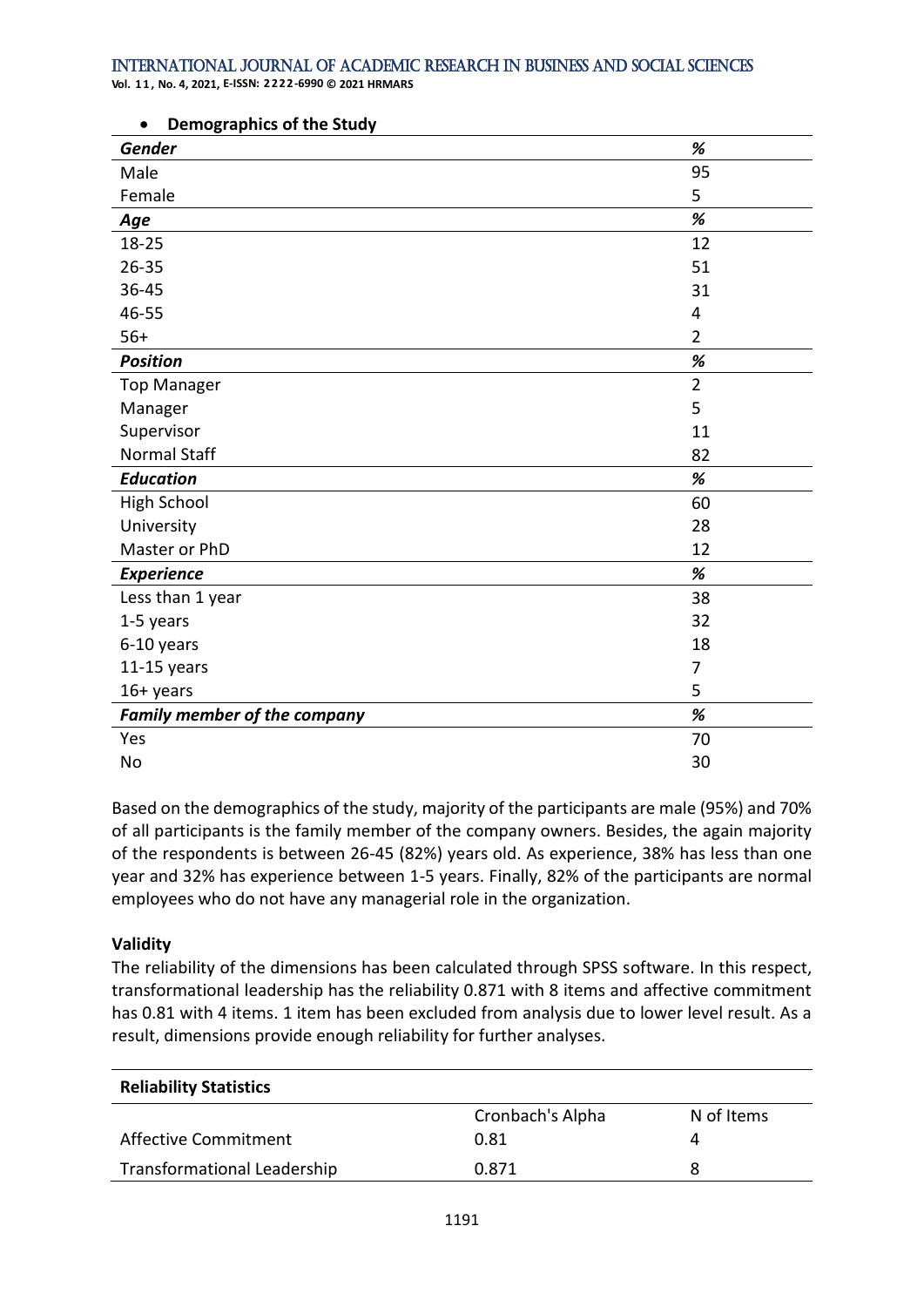**Vol. 1 1 , No. 4, 2021, E-ISSN: 2222-6990 © 2021 HRMARS**

#### **Analyses**

#### **Regression Analysis**

Regression analysis helps to evaluate the relationship between independent and dependent variables. Besides, R square is the variant that defines this link between variables. According to our evaluation through SPSS analysis, it has been observed that transformational leadership (TL) had significant positive impact on affective commitment (AC). On the other hand, we have found that being family member in the company had significant negative impact on their affective commitment.

| Independent             | Dependen | Adjusted<br><b>Square</b> | R. | <b>Coefficients</b><br>value | T stat     | <b>Result</b> |
|-------------------------|----------|---------------------------|----|------------------------------|------------|---------------|
| TL                      | AC       | 0.377                     |    | 0.597                        | 14.29<br>8 | Accepte       |
| <b>Family</b><br>Member | AC       | 0.377                     |    | $-0.122$                     | $-2.925$   | Accepte<br>d  |

#### **Conclusion**

The study initially aimed to investigate the effect of transformational leadership on affective commitment in the family businesses in the Kurdistan region of Iraq. Secondly, it has been proposed to test the effectiveness of being family membership in the proposed organization in the region. In this respect, transformational leadership positively leveraged employee affective commitment, while family membership significantly decreased their affective commitment.

#### **Contribution of the Study**

The study has several implications. Initially, it was observed that transformational leadership has impact on the affective commitment. Therefore, it is suggested to the managers to practice the dimensions of the transformational leadership such as motivation, consideration, stimulation, and influence so that their employees will be more attached with the organization. To the theoretical implications of the study, it can be suggested that in Kurdish culture, transformational leadership has significant place by means of affective commitment to the organization.

Besides, the study suggest that family membership negatively affected with the affective commitment to the organization. The implication to this finding can be explained as that; when the family members are in the same organization, they are not happy to work together and in return, they don't feel good in the organization. This might be reducing their affective commitment to the organization. Secondly, because of jealous behaviors, they might not be happy to be together. As result, the study suggests managers to reduce the number of family members in the organizations and create more professional atmosphere. Theoretically it can be suggested that in Kurdish culture employees don't feel committed to the organization affectively in case it is a family business.

In these regards, the further studies should evaluate other type of leadership styles in the same topic. Further, the studies should evaluate the type of family members who are committed or not to the organization especially in the small and medium enterprises.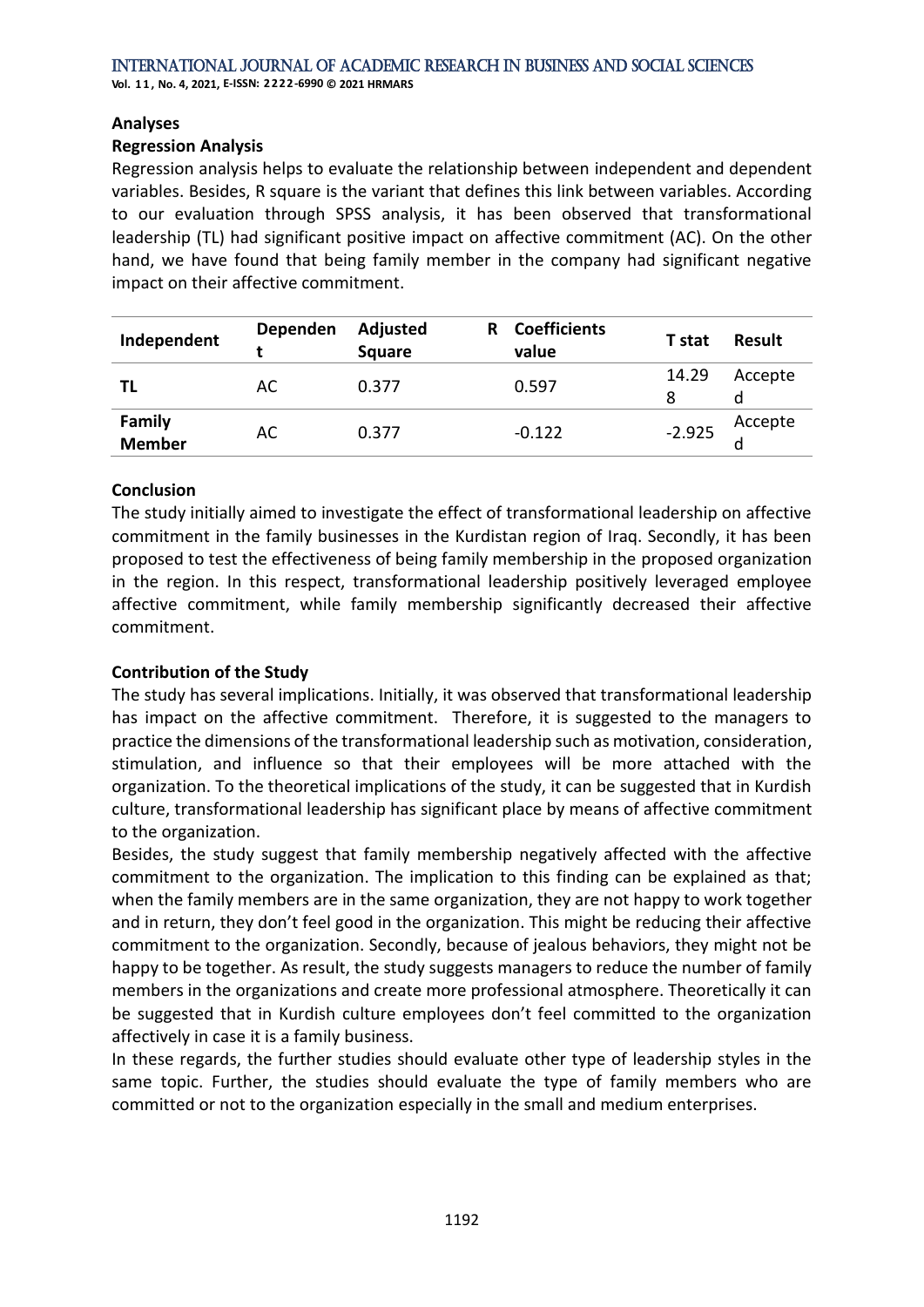**Vol. 1 1 , No. 4, 2021, E-ISSN: 2222-6990 © 2021 HRMARS**

#### **References**

- Ali, M. O., Tawfeq, A. O., & Dler, S. M. (2020). Relationship between Diversity Management and Human Resource Management: Their Effects on Employee Innovation in the Organizations. *Black Sea Journal of Management and Marketing*, *1*(2), 36-44.
- Ali, S. H. (2018). How effective Kurdistan regional government size in terms of economic growth compared to Qatar. *Journal of Raparin University-Vol*, *5*(15), 87.
- Ali, S. H. (2021). The Moderating Effect of Ethical Leadership between Psychological Ownership of Knowledge and Knowledge Hiding: An Empirical Study on the Public Universities in Northern Iraq. Revista Argentina de Clínica Psicológica, 30(2), 178.
- Ali, S. H., & Sagsan, M. (2020, December). The Mediating role of Knowledge-Oriented Leadership Between Bureaucratic Culture and Knowledge Creation: The case of Public Universities in Northern Iraq. In *European Conference on Knowledge Management* (pp. 37-XIV). Academic Conferences International Limited.
- Ali, S. H., & Yildiz, Y. (2020). Leadership effects on CSR employee, media, customer, and NGOs. Manag Econ Res J, 6(1), 12354.
- Altun, M. (2017). The effects of teacher commitment on student achievement: A case study in Iraq. International Journal of Academic Research in Business and Social Sciences, 7(11), 417-426.
- Altun, M. (2017). The effects of teacher commitment on student achievement. International Journal of Social Sciences & Educational Studies, 3(3), 51.
- Amin, N. G. A., & Ahmed, R. J. H. (2020). Perception of Women-Only Cafés in Kurdistan Region of Iraq. Black Sea Journal of Management and Marketing, 1(1), 29-40.
- Appelbaum, S. H., Mitraud, A., Gailleur, J., Iacovella, M., Gerbasi, R., & Ivanova, V. (2008). The impact of organizational change, structure, and leadership on employee turnover: a case study. Journal of Business Case Studies, 4(1), 21-38
- Bass, B. M. (1999). Two decades of research and development in transformational leadership. European journal of work and organizational psychology, 8(1), 9-32.
- Budur, T. (2018b). Analytic Hierarchy Process to Evaluate Corporate Image, Trust, and Switching Cost of GSM Operators: A Case of Kurdistan Region of Iraq. International Journal of Social Sciences & Educational Studies, 5(2), 241-250
- Budur, T. (2018a). The impact of Al-Ghazali's virtues on organizational commitment and performance: A case Study at private education institutions in Kurdistan Region of Iraq. Icabep, Erbil-Iraq, 2, p21.
- Budur, T. (2020). Impact of Transformational Leadership on Customer Satisfaction: Mediating effects of Employee Performance and Organizational Citizenship Behaviors. (Unpublished doctoral dissertation). International Burch University.
- Budur, T., & Demir, A. (2019a). Leadership effects on employee perception about CSR in Kurdistan Region of Iraq. International Journal of Social Sciences & Educational Studies, 5(4), 184-192.
- Budur, T., & Demir, A. (2019b). Leadership perceptions based on gender, experience, and education. International Journal of Social Sciences & Educational Studies, 6(1), 142–154.
- Budur, T., & Poturak, M. (2021a). Transformational leadership and its impact on customer satisfaction. Measuring mediating effects of organisational citizenship behaviours. *Middle East Journal of Management*, *8*(1), 67-91.
- Budur, T., & Poturak, M. (2021b). Employee Performance and Customer Loyalty: Mediation effect of Customer Satisfaction. Middle East Journal of Management.
- Burns, J. M. (1978). Leadership. New York: Harper & Row.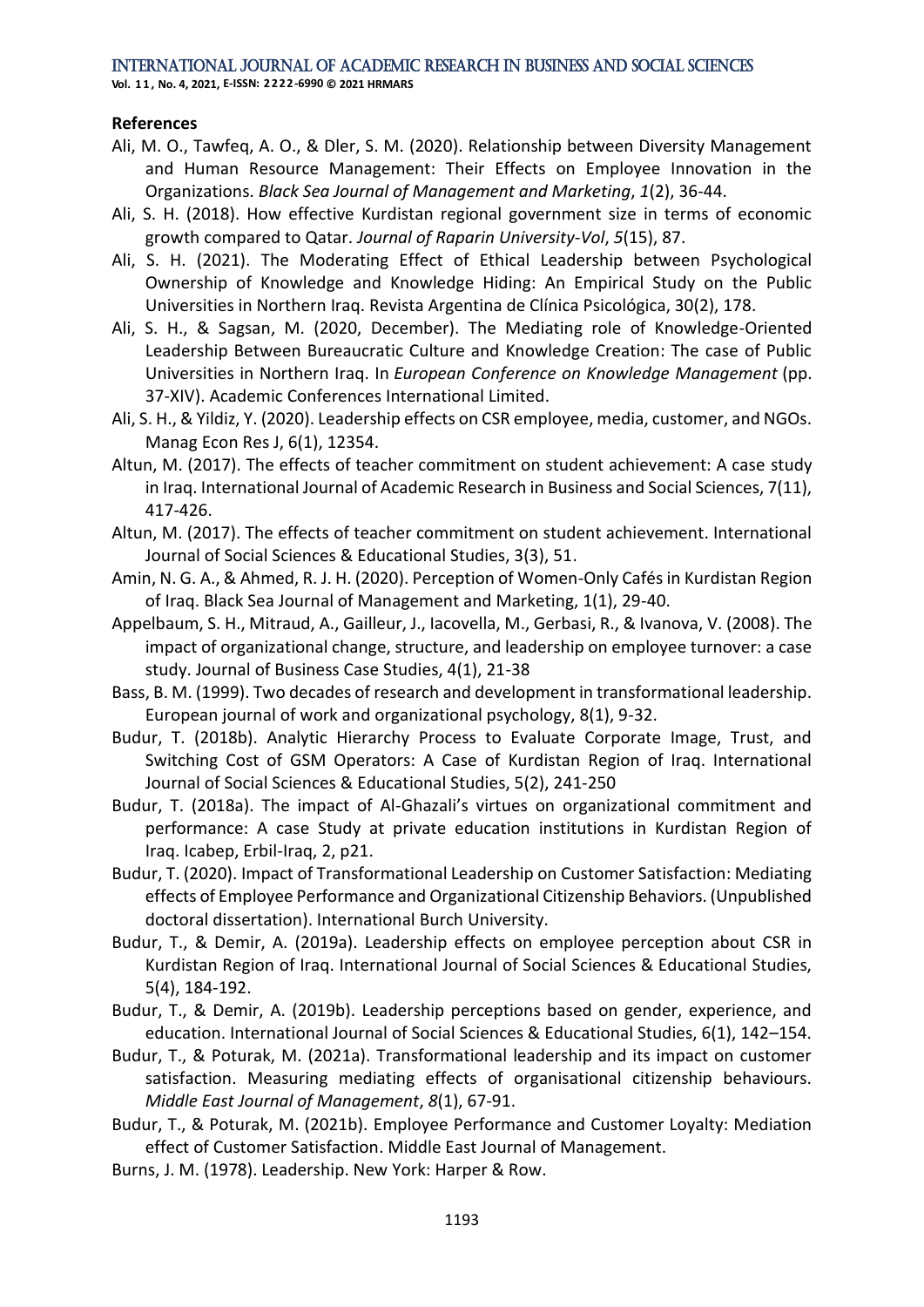**Vol. 1 1 , No. 4, 2021, E-ISSN: 2222-6990 © 2021 HRMARS**

- Burton, L. J., & Peachey, J. W. (2014). Organizational culture mediates the relationship between transformational leadership and work outcomes. Journal of Intercollegiate Sport, 7(2), 153-174.
- Celik, B., & Yildiz, Y. (2017). Commitment to the teaching profession. International Journal of Social Sciences & Educational Studies, 4(2), 93-97.
- Conger, J. A., & Kanungo, R. N. (1994). Charismatic leadership in organizations: Perceived behavioral attributes and their measurement. Journal of organizational behavior, 15(5), 439-452.
- Demir, A., & Budur, T. (2019). Roles of leadership styles in corporate social responsibility to non-governmental organizations (NGOs). International Journal of Social Sciences & Educational Studies, 5(4), 174-183.
- Demir, A., Budur, T., & Heshmati, A. (2020). Antecedents of trust, corporate image, and switching costs: a case in telecommunication services in the Kurdistan region of Iraq. International Journal of Mobile Communications, 19(1), 53-74.
- Demir, A., Budur, T., Omer, H. M., & Heshmati, A. (2021). Links between knowledge management and organisational sustainability: does the ISO 9001 certification have an effect? Knowledge Management Research & Practice, 1-14.
- Dinc, M. S. (2017). Organizational commitment components and job performance: Mediating role of job satisfaction. Pakistan Journal of Commerce and Social Sciences (PJCSS), 11(3), 773-789.
- Durmaz, O. (2017). Investigation of the motivation parameters in health care establishments. *International Journal of Social Sciences & Educational Studies*, *3*(4), 44- 53.
- Faeq, M. (2020). Performance Evaluation Criteria Development Process for Academic Staff at Universities. Black Sea Journal of Management and Marketing, 1(1), 59-70.
- Hamid, D., & Durmaz, O. (2021). Organizational Culture Impact on Employee Innovative Behaviors in Kurdistan. Black Sea Journal of Management and Marketing, 2(1), 63-72.
- Kamal, T., & Shawkat, S. (2020). The Impact of Dynamic Capabilities on Knowledge Management in Kurdistan Region of Iraq. Black Sea Journal of Management and Marketing, 1(1), 41-48.
- Lee, A. N., Nie, Y., & Bai, B. (2020). Perceived principal's learning support and its relationships with psychological needs satisfaction, organizational commitment and change-oriented work behavior: A Self-Determination Theory's perspective. Teaching and Teacher Education, 93, 103076.
- Meyer, J. P., Allen, N. J., & Gellatly, I. R. (1990). Affective and continuance commitment to the organization: Evaluation of measures and analysis of concurrent and time-lagged relations. Journal of applied psychology, 75(6), 710.
- Mohammed, S. S., & Shahin, O. (2020). Service Quality Perspectives in Telecommunication Sector: Trust and Loyalty Investigation. Amazonia Investiga, 9(28), 394-403.
- Mohammed, S. S., Suleyman, C., & Taylan, B. (2020). Burnout Determinants and Consequences Among University Lecturers. Amazonia Investiga, 9(27), 13-24.
- Obeidat, B. Y., & Zyod, D. S. (2015). The associations among transformational leadership, transactional leadership, knowledge sharing, job performance, and firm performance: A theoretical model. Journal of Social Sciences (COES&RJ-JSS), 4(2), 848-866.
- Poturak, M., Mekic, E., Hadžiahmetovic, N., & Budur, T. (2020). Effectiveness of Transformational Leadership among Different Cultures. International Journal of Social Sciences & Educational Studies, 7(3), 119–129.